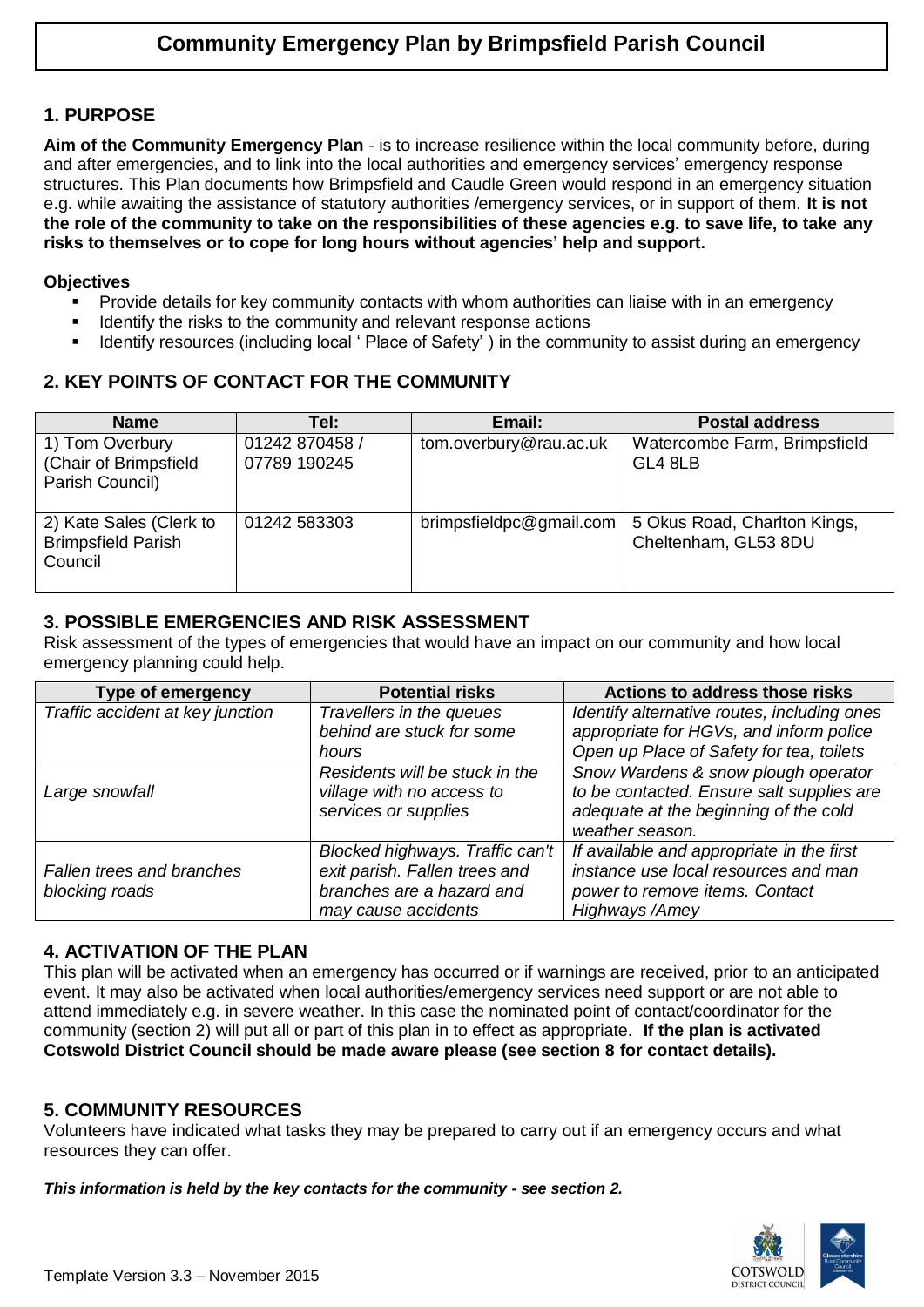**6. LOCAL PLACE OF SAFETY-** If required District councils are responsible for setting up a central Rest Centre during an emergency. However, it may be necessary to set up a temporary 'Place of Safety' (e.g. village hall, pub) within the community.

| <b>Place of Safety (full address)</b>            | <b>Contact Name</b> | Telephone No. |
|--------------------------------------------------|---------------------|---------------|
| Brimpsfield Village Hall, Brimpsfield GL4<br>8LD | Mr Roger Lock       |               |

**7. LOG -** During an emergency, ideally community volunteers should keep a record of actions taken and enter them in a central log (attached). Information can be entered at the time, or directly after the emergency.

**8. COMMUNICATION AND CONTACTS-** Contact details for statutory authorities, emergency services can be found below.

| Organisation                                    | <b>Telephone</b>                                                  | <b>Website</b>                                                                                                     |  |
|-------------------------------------------------|-------------------------------------------------------------------|--------------------------------------------------------------------------------------------------------------------|--|
| <b>Emergency Services</b>                       | 999                                                               |                                                                                                                    |  |
| Police (non<br>emergency)                       | 101                                                               | www.gloucestershire.police.uk                                                                                      |  |
| <b>Cotswold District</b><br><b>Council</b>      | 01285 623000<br>Out of hours 0845 3039729                         | 0900 - 1700 hrs http://www.cotswold.gov.uk                                                                         |  |
| <b>Gloucestershire</b><br><b>County Council</b> | 01452 425 000<br>(Mon-Fri 8.30am-5pm)                             | www.gloucestershire.gov.uk                                                                                         |  |
| <b>GCC Highways Team</b>                        | 08000 514 514 (24hr)                                              | www.gloucestershire.gov.uk/transport                                                                               |  |
| <b>NHS 111 Service</b>                          | 111 (24hr)<br>When medical help required<br>but not 999 emergency | (NHS Choices) www.nhs.uk                                                                                           |  |
| <b>Environment Agency</b>                       |                                                                   |                                                                                                                    |  |
| <b>General Enquiries</b>                        | 03708 506 506 (24hr)                                              | www.environment-agency.gov.uk                                                                                      |  |
| <b>Environment Incident</b>                     | 0800 80 70 60 (24hr)                                              |                                                                                                                    |  |
| Floodline                                       | 0345 988 1188 (24hr)                                              |                                                                                                                    |  |
| <b>Water / Sewerage Companies</b>               |                                                                   |                                                                                                                    |  |
| <b>Thames Water</b>                             | 0800 3169 800 (24hr)                                              | www.thameswater.co.uk<br>Interactive map of latest incident info<br>www.thameswater.co.uk/thamesleve/index.<br>htm |  |
| <b>Severn Trent Water</b>                       | 0800 783 4444 (24hr)                                              | www.stwater.co.uk/<br>Interactive map of latest incident info<br>www.stwater.co.uk/my-supplies/live-<br>updates/   |  |

| <b>Organisation</b>                                                                               | <b>Telephone</b>                                           | <b>Website</b>         |
|---------------------------------------------------------------------------------------------------|------------------------------------------------------------|------------------------|
| <b>Bristol Water</b><br>(NB Water supplier only-<br>contact Wessex Water for<br>sewerage issues). | 0345 702 3797 (24hr)                                       | www.bristolwater.co.uk |
| Wessex Water                                                                                      | 0345 600 4 600 (24hr)<br>Sewage Floodline<br>0245 850 5959 | www.wessexwater.co.uk  |
| Welsh Water - Dŵr<br>Cymru                                                                        | 0800 052 0130 (24hr)                                       | www.dwrcymru.com       |

COTSWOLD **DISTRICT COUNCIL**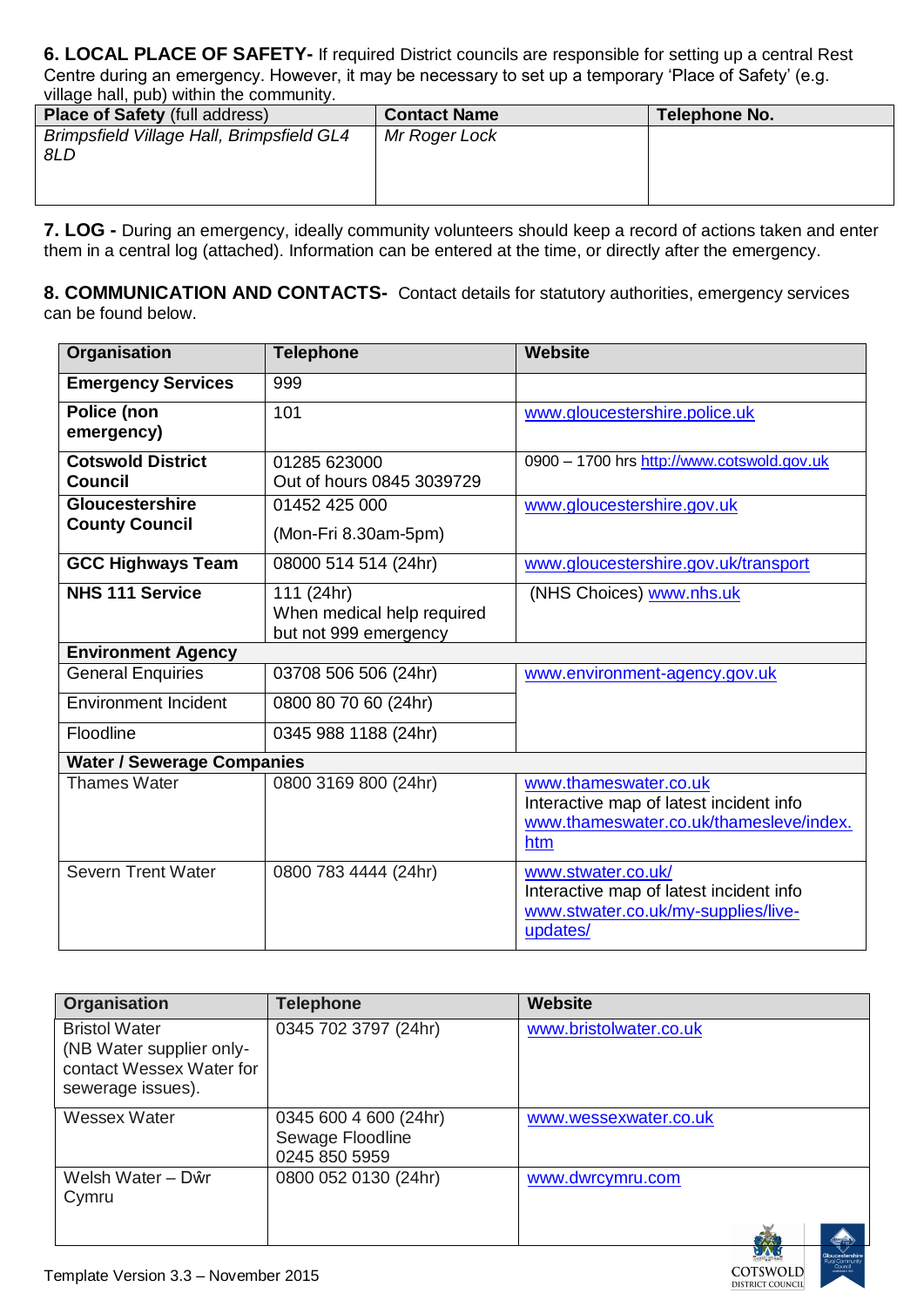| <b>Gas Leaks any supplier</b>               | 0800 111 999 (24hr)                                                                 | www.nationalgrid.com                                                                                                                         |
|---------------------------------------------|-------------------------------------------------------------------------------------|----------------------------------------------------------------------------------------------------------------------------------------------|
| <b>Electricity Distributors</b>             |                                                                                     |                                                                                                                                              |
| <b>Western Power</b><br><b>Distribution</b> | 0800 6783 105 (24hr)                                                                | www.westernpower.co.uk<br>Loss of supply interactive map<br>www.westernpower.co.uk/Power-<br>Outages/what-s-Happening/Power-Cut-<br>Map.aspx |
| Scottish and Southern<br>Electricity        | 0800 072 7282 (24hrs)                                                               | www.sse.com/Home/                                                                                                                            |
| Local Village/<br><b>Community Agent</b>    | You may want to add name/<br>number or your local<br><b>Village/Community Agent</b> | www.villageagents.org.uk                                                                                                                     |

**9. PLAN REVIEW AND UPDATE -** In order to keep this plan up to date, contact lists should be revised at **least annually**, and the plan fully reviewed as needed.

| Date of last full plan review: | 126.01.16 | Date of last contacts review: 26.01.16 |  |
|--------------------------------|-----------|----------------------------------------|--|
|--------------------------------|-----------|----------------------------------------|--|